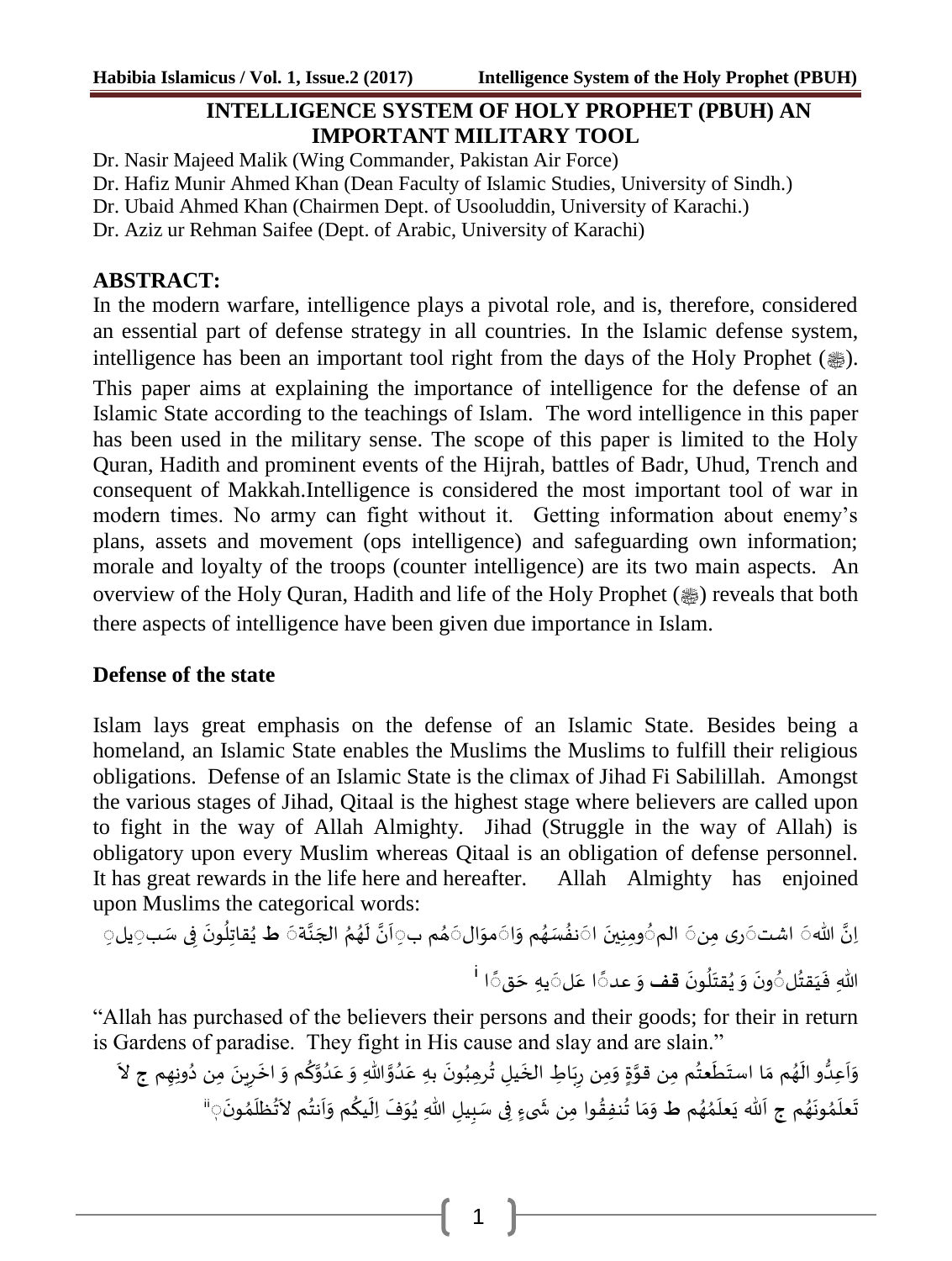It is obligatory on Muslims to carry out necessary preparation for Jihad all the time. Allah Almighty orders the believers:

"Prepare against them whatever force you can, and the trained horses whereby you frighten Allah's enemy and your own enemy and others besides them whom you do not know. Allah knows them. Whatever things you paid to you in full, and you shall not be wronged."

"Another commandment of Allah Almighty regarding defense reads:

يَا اَيُّهَا اَلَزِينَ اٰمَنُو اخُذُو ا حِذرَكُم فَانفِرُواثُبَاتٍ اَوِ انفِرُواجَمِيعًا ـ <sup>iii</sup>  $\ddot{\phantom{0}}$  $\overline{\phantom{a}}$ ءِ  $\mathbf{r}$  $\ddot{\phantom{0}}$ រុំ  $\ddot{\cdot}$ ļ  $\ddot{\cdot}$ ر<br>ڊ ؛ ,<br>.  $\frac{1}{2}$ ٰ  $\ddot{\cdot}$  $\ddot{\phantom{0}}$  $\mathbf{r}$  $\overline{1}$ Ş  $\mathbf{r}$  $\ddot{\cdot}$ 

"O you, who believe, be on you guard, and march in groups, or march all together."

Groundwork for defense is necessary in all respects. Besides military operation, gathering of information on numbers, movements and resources of the enemy is also required for war. Similarly, security of information, morale of the troops and their loyalty are also essential. These all are components of intelligence.

The Holy Prophet ( $\circledast$ ) has also declared the duty of the defense of an Islamic State as a very sacred job. He said:

<sub>ربَ</sub>اط يَوم فِى سَبيل اللهِ خَير مِن الدُّنيَا وَ مَا عَليهَا وَ مَو ضِعُ سَوطِ احَدِ كُم مِن الَجنَّةِ خَير مِن الدُّنيَا الدُّنيَا وَ  $\overline{\phantom{a}}$ ֧֘  $\tilde{ }$  $\ddot{\ }$  $\tilde{ }$ ֧֠  $\tilde{\phantom{a}}$  $\ddot{\phantom{0}}$  $\ddot{\phantom{0}}$ ِ  $\ddot{\cdot}$  $\ddot{\cdot}$  $\ddot{\cdot}$  $\ddot{\phantom{0}}$  $\ddot{\phantom{0}}$ ا<br>د  $\ddot{\phantom{0}}$ ِّ : َّ เ<br>เ Ļ مَا عَليهَا وَالرَّو حَة يَرُوحُهَا العَبدُ فِى سَبيل اللهِ او العدُو، خَيرَ مِن الدُّنيَا وَ مَا عَليهَا ،''  $\overline{a}$  $\overline{\phantom{a}}$  $\overline{\phantom{a}}$  $\ddot{\phantom{0}}$  $\ddot{\phantom{0}}$ ُّ  $\ddot{\phantom{0}}$  $\ddot{\cdot}$ ֧֘ J  $\overline{\phantom{a}}$  $\overline{\phantom{a}}$ ؛  $\ddot{\cdot}$  $\overline{\phantom{a}}$  $\overline{\phantom{a}}$  $\frac{1}{4}$  $\overline{\phantom{a}}$  $\overline{\phantom{a}}$ 

"To guard in Allah's cause for one day is better than the world and whatever is on its surface, and a place in Paradise as small as that occupied by the whip of one of you is better than the world and whatever is on its surface: and a morning's or an evening's journey in Allah's cause is better than the world and whatever is on its surface."

Guarding the frontiers of an Islamic state and its military installations is vital because the enemy may come through any unguarded sector. Similarly, security of the information regarding plans, assets, locations, movements and other strategic subjects is inevitable and deserves equal importance and reward.

# **Importance of Intelligence**

Armed forces carry out operations on the basis of information. If any operation the enemy's territory is required, it may only be planned well if necessary information regarding the enemy's location, man power and equipment etc is available. An operation does not mean an abrupt attack. It takes a series of steps to launch an operation. Intelligence is the foremost step and the most important technique. It is as necessary in countering the attack by the enemy as any other fighting machine. Islam strongly advocates intelligence operations against the enemies as well as countering their intelligence operations in war.

# **Intelligence in the Holy Quran**

A spy plays a vital role in an intelligence operation. He gets secret information and passes it to the enemy's country. Muslims are required to be vigilant about spy activities. Allah Almighty, while cautioning the Muslims against the spies of the enemy, says: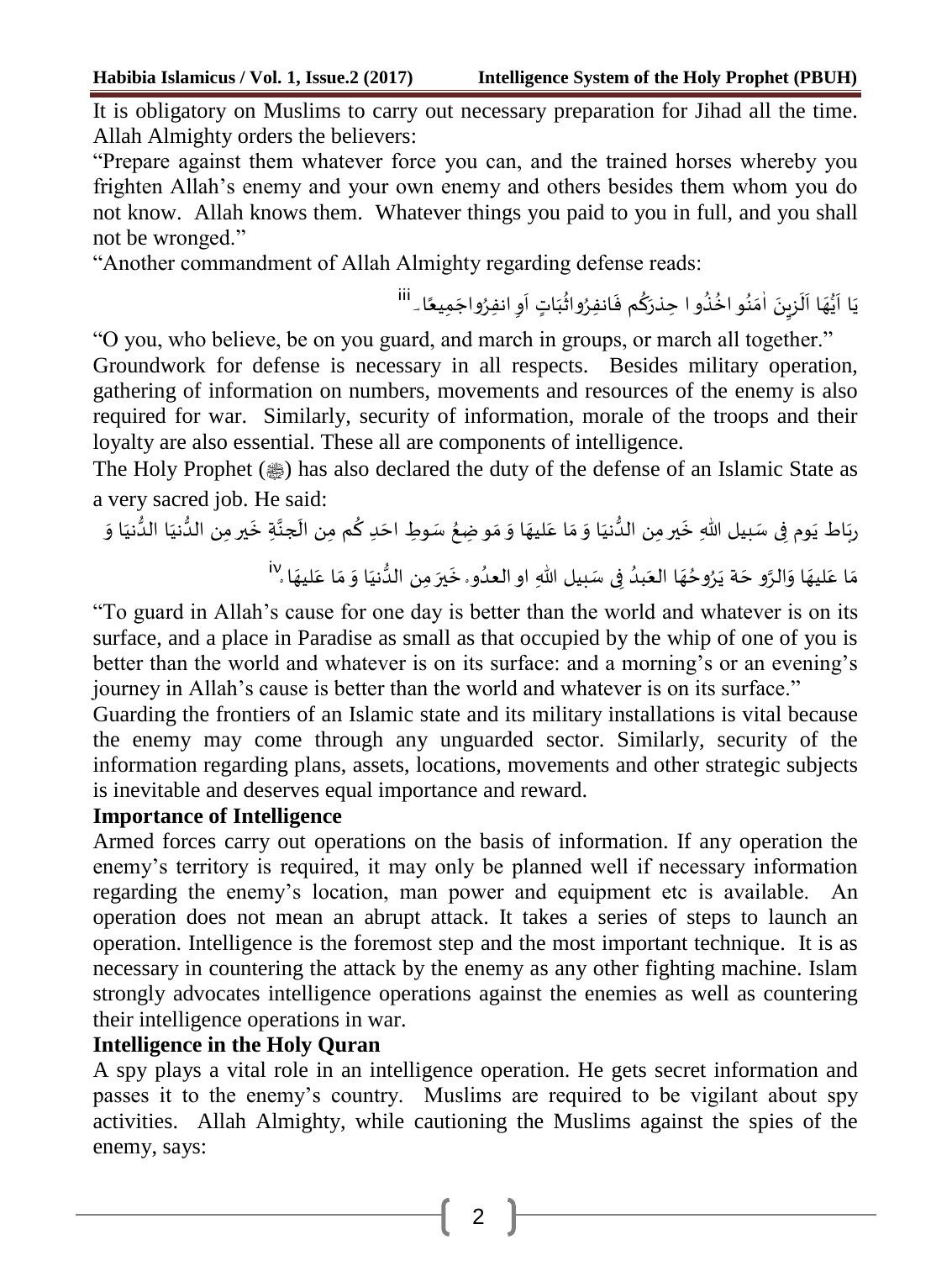وَفِيكُم سَمّْعُونَ لَهُم وَاللّٰهُ عَليم بالظلِمِين <sup>ِ</sup>' ֚֬ ,,  $\overline{\mathbf{r}}$  $\overline{\phantom{a}}$ ا<br>ڊ ا<br>مُ ļ  $\frac{1}{2}$ 

"Still, among you there are those who spy for them. Allah is aware of the wrongdoers."

Intelligence needs authentic information. Military operations cannot be carried out of mere assumption or hearsay. SO authenticity of the information must be need Allah Almighty says.

یٰا اَیُّهَا الَزِینَ اٰمَنُو اِن جَاءَکُم فَاسِق بِنَبَاٍ فَتَبَیَّنُو ا اَن تُصِیبُو ا قَومًا بِجَهَا لَةٍ فَتُصبِحُوا عَلٰی مَا فَعَلتُم نٰدِمِینَ <sup>ا</sup> ْ  $\ddot{\cdot}$ ٰ ֧֧֢֦֧֘ ֦֦֧֚֬֝֝֝  $\ddot{\cdot}$  $\ddot{\ }$ ٰ ֠ ֧֦֧֦֧֦ ֦֧֧֦֧  $\ddot{\cdot}$  $\mathbf{r}$  $\overline{a}$  $\overline{\phantom{a}}$  $\frac{1}{2}$ ֦֧ , ֦֧֧֦֧  $\ddot{\phantom{0}}$ ,<br>. َّ  $\ddot{\phantom{0}}$  $\ddot{\phantom{0}}$  $\ddot{\cdot}$  $\overline{\phantom{a}}$  $\ddot{\cdot}$  $\ddot{\cdot}$  $\ddot{\cdot}$ و  $\overline{\phantom{a}}$  $\overline{\phantom{a}}$ ,<br>.  $\overline{\phantom{a}}$ ٰ  $\ddot{\cdot}$  $\ddot{\phantom{0}}$  $\frac{1}{4}$ ş  $\mathbf{r}$ ٰ

"O you who believe, if a sinful person brings you a report, Verify its correctness, lets you should harm a people out of ignorance, and then become remorseful on what you did"

An operation should be based on solid facts. Allah Almighty Warns: ֦֧֚֝ .<br>-֚֚֚֚֚֚֚֚֚֚֚֚֚֚֚֚֚֚֚֚֡ ノール ؛

ٔ<br>ّ snould oc based on sond facts. Anan Aningnty Wanis.<br>وَلَا تَقفُ مَا لَيسَ لَكَ بِهٖ عِلم ط اِنَّ السَّمعَ وَالبَصَرَ اوَالفُوَادَ كُلُ اُولْيِکَ كَانَ عَنهُ مَسئُولًا "  $\overline{\phantom{a}}$ ֧֛ -<br>2 .<br>. .<br>د  $\ddot{\phantom{0}}$ .<br>.<br>.  $\tilde{\cdot}$  $\ddot{\cdot}$  $\overline{\phantom{a}}$  $\ddot{\phantom{0}}$  $\ddot{\phantom{0}}$ -<br>″  $\overline{\mathbf{r}}$  $\ddot{\phantom{0}}$  $\overline{a}$  $\ddot{\phantom{0}}$  $\frac{1}{1}$  $\overline{\phantom{a}}$ "And do not pursuer that of which you have no knowledge. Surely, the hearing the sight, the heart all of those shall be questioned."

This knowledge may be obtained through authentic report by responsible operators. Surely, the operator will be questioned about all this deeds.

Intelligence sharing should be only with competent authorities. Allah Almighty Condemns those not doing so. Allah says: ا<br>آ

 ہ واب ا ع ذ و ف ا الخ و ا من اال مر من م ا ھ ء ا ا ج اذ و **ط** و ر ل و ذین ال ہ م ل ع م ل منھ مر ی اال ول ی ا ال و ل و س ی الر ال وہ د ֧֠  $\ddot{\cdot}$  $\mathbf{r}$  $\ddot{\cdot}$ Ş  $\overline{\phantom{a}}$  $\vdots$ ֦  $\ddot{\cdot}$  $\overline{\phantom{a}}$ ĭ  $\overline{\phantom{a}}$ ِ<br>آ  $\overline{\phantom{a}}$  $\ddot{\cdot}$  $\ddot{\cdot}$  $\overline{\mathbf{r}}$  $\ddot{\phantom{0}}$ -<br>: ו<br>י ֚֓֓֝֝֝֝֝֝<br>֧֝֝֝  $\overline{\phantom{a}}$ ֦֧ ו<br>ו ֦֧ ֖֚֓ ו<br>أ ٰ  $\tilde{\cdot}$  $\ddot{\cdot}$ i<br>F ֧֛֠֜֜֜ ຸ viii یال ل ق اال ن یط الش م عت ب ت ہ ال ت حم ر م و یک ل ہللا ع ضل ف و ال ل م **ط** و منھ ہ ون ط نب ست ی ْ  $\tilde{\mathbf{v}}$ ֦֧ ֦  $\ddot{\cdot}$ ٰ  $\overline{\cdot}$ ֧֠ .<br>.  $\overline{\phantom{a}}$  $\ddot{\phantom{0}}$  $\tilde{t}$ ,<br>.  $\overline{a}$  $\ddot{\cdot}$  $\ddot{\phantom{0}}$ ٳ  $\overline{\phantom{a}}$ ֠ ֦֧  $\tilde{t}$  $\ddot{\phantom{0}}$  $\tilde{\phantom{0}}$ ۮ ۮ  $\ddot{\cdot}$ ر<br>1  $\ddot{\phantom{0}}$  $\ddot{\cdot}$ 

"When news concerning peace or fear comes to them, they go about spreading it. Had they referred it to the Messenger and to those having authority among them, the truth of the matter would have come to the knowledge of those of them who are able to investigate. But for Allah's grace upon you, and mercy, you would have followed the Satan, save a few."

Vital information should not be passed on to those who are not among the community of Muslims. They may harm you. Allah Almighty Strongly Prohibits doing so:

لَّا يُّهَا الَزِينَ اٰمَنُولاَ تَتَخِذُو ابِطَانَةً مِن دُونِكُم لَا يَا لُو نَكُم خَبَالًا ط وَدُو امَاعَنِتُمَّ قَد بَدَتِ البَغضَا*َءُون*<br>يٰاَ يُّهَا الَزِينَ اٰمَنُولاَ تَتَخِذُو ابِطَانَةً مِن دُونِكُم لَا يَا لُو ن .<br>. ر<br>م .<br>و -<br>.  $\frac{1}{2}$ .<br>. |<br>F .<br>م .<br>..  $\tilde{.}$ .<br>ג "  $\overline{\phantom{a}}$ ا<br>ا .<br>.  $\tilde{\mathbf{r}}$  $\overline{1}$ ş  $\overline{\phantom{a}}$  $\tilde{\cdot}$ ٰ ا<br>أ  $\ddot{\phantom{0}}$  $\ddot{\ }$ ٳ :<br>: ا<br>م į י<br>ה  $\ddot{\phantom{0}}$ .<br>. Į ֦֧֦֧֦֧֦֧֦֧֦֧֝֝֝֜֜֜֜֜ ۚ .<br>. ֚ .<br>^ ֚֚֚֚֚  $\ddot{\phantom{0}}$ 

اَفوَاهِهِمّْ وَمَا تُخفِى صُدُورُهُم اَكبَرُ **ط**ْ قَد بَيَنَا لَكُمُ الْايْتِ اِن كُنتُم تَعقِلُونَ َ<sup>×i</sup>  $\ddot{\phantom{0}}$ e<br>1  $\ddot{\phantom{0}}$ ,<br>. ļ ٰ ؚ<br>ا ֠ ٤  $\ddot{\phantom{0}}$  $\ddot{\cdot}$  $\ddot{\phantom{0}}$  $\ddot{\cdot}$  $\overline{a}$  $\ddot{\phantom{0}}$  $\mathbf{r}$ ر<br>د ؚ<br>ڊ ر<br>د ,<br>.  $\tilde{ }$  $\ddot{\ }$ ؚ<br>؞  $\overline{\phantom{a}}$  $\mathbf{r}$ 

"O you , who believe! Do not take anyone as an insider but those from among your own selves. They would spare no effort to do you mischief. They want you to be in trouble. Malice has come out of their mouths while what is concealed in their hearts is still worse. We have made the signs clear to you, if you understand."

### **Intelligence in Hadith**

Protection of information was given due importance by the Holy Prophet (PBUH). He also gave equal importance to the intelligence missions in military operations. In almost all of these battles, he used this tool effectively.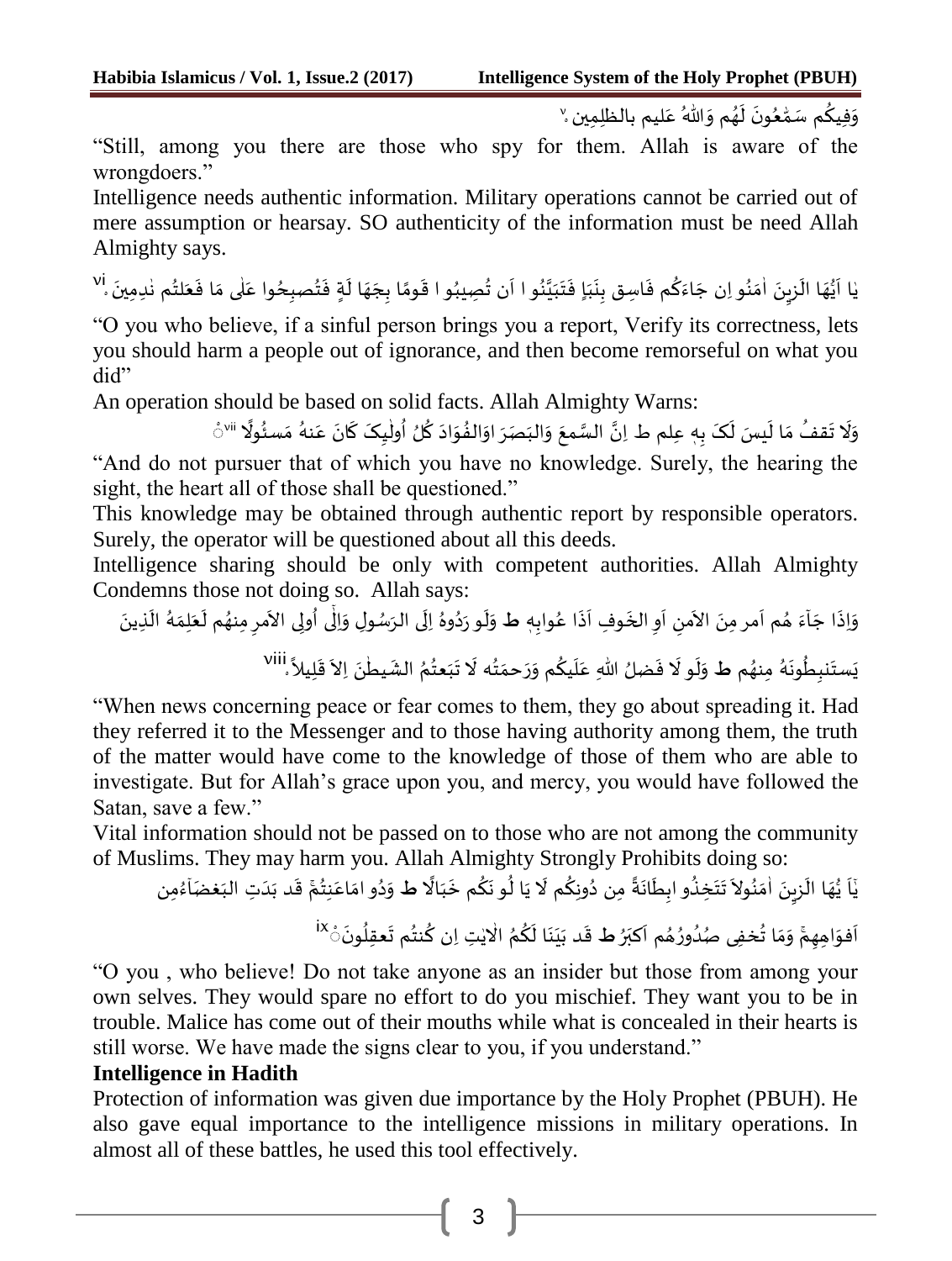**Habibia Islamicus / Vol. 1, Issue.2 (2017) Intelligence System of the Holy Prophet (PBUH)**

Keeping in view the importance of secrecy, he categorically states:

x من کتم سرہ کانت الخیرۃ فی یدہ

"He, who guarded his secret, has its authority."

It means that if someone loses information, he has no more control over it; others may spread it. Alternatively, if he keeps it secret, he can go with his mission without interruption. Same fact has been endorsed in another Hadith. The Holy Prophet (PBUH) has said: استعینو اعلی قضاء الحوائج بالکتمان xi

"Get help of secrecy of completing your jobs"

Passing any information without verification is declared false. So, such reporter should not be given attention. The Holy Prophet (PBUH) says:

کفی بالمرء کذبا ان یحدث بکل ما سمع xii

"It is sufficient for a man to to be a liar if he narrates all what he hears." Every member of the system is bond to keep the information of the meeting restricted to him. It is said in the Hadith:

المجالس بالمائۃ xiii

"Information of a meeting is sacred.." Another Hadith reveals:

 $\sin y$ الممستشار موئمن

"He, who is consulted, is a trustee."

Control over tongue and control over sexual sentiments are very crucial in this regard. Muslims should be very careful about theses tow factors. The Holly Prophet (PBUH) says:

من یضمن لی ما بین لحییہ وما بین رجلیہ اضمن لہ الجنۃxv

"Who gave me assurance about his tongue and sex, I assure him of heaven."

This Hadith describes the gravity of misuse of tongue and sexual lust. In addition to other aspects these factors have crucial importance in intelligence leakage. Enemy intelligence always searches for people with these weaknesses. Practically, such people have moved dangerous for national cause.

# **Intelligence in the Holy Prophet's life The Hijra**

The Holy Prophet (PBUH) spent thirteen years in Makkah spreading the message of Allah Almighty. Besides not responding to his message, the inhabitants of Makkah opposed and tortured him and his followers to an unbearable degree. Ultimately, the Holy Prophet (PBUH) migrated to Madinah according to the will of Allah Almighty.

**Secrecy of Plan.** When the Holy Prophet was asked by Allah Almighty to migrate form Makkah to Madinah, he came to Abu Bakar RA and inquired about any person other than trustworthy one, Abu Bakar replied that there were only his two trustworthy daughters; Ayesha RA and Asma RA. Only then did the Holy Prophet reveal his plan of movement.

 **Secrecy of Movement**. While migrating from Makkah to Madinah, the Holy Prophet managed full secrecy of his movement. He ordered Ali RA to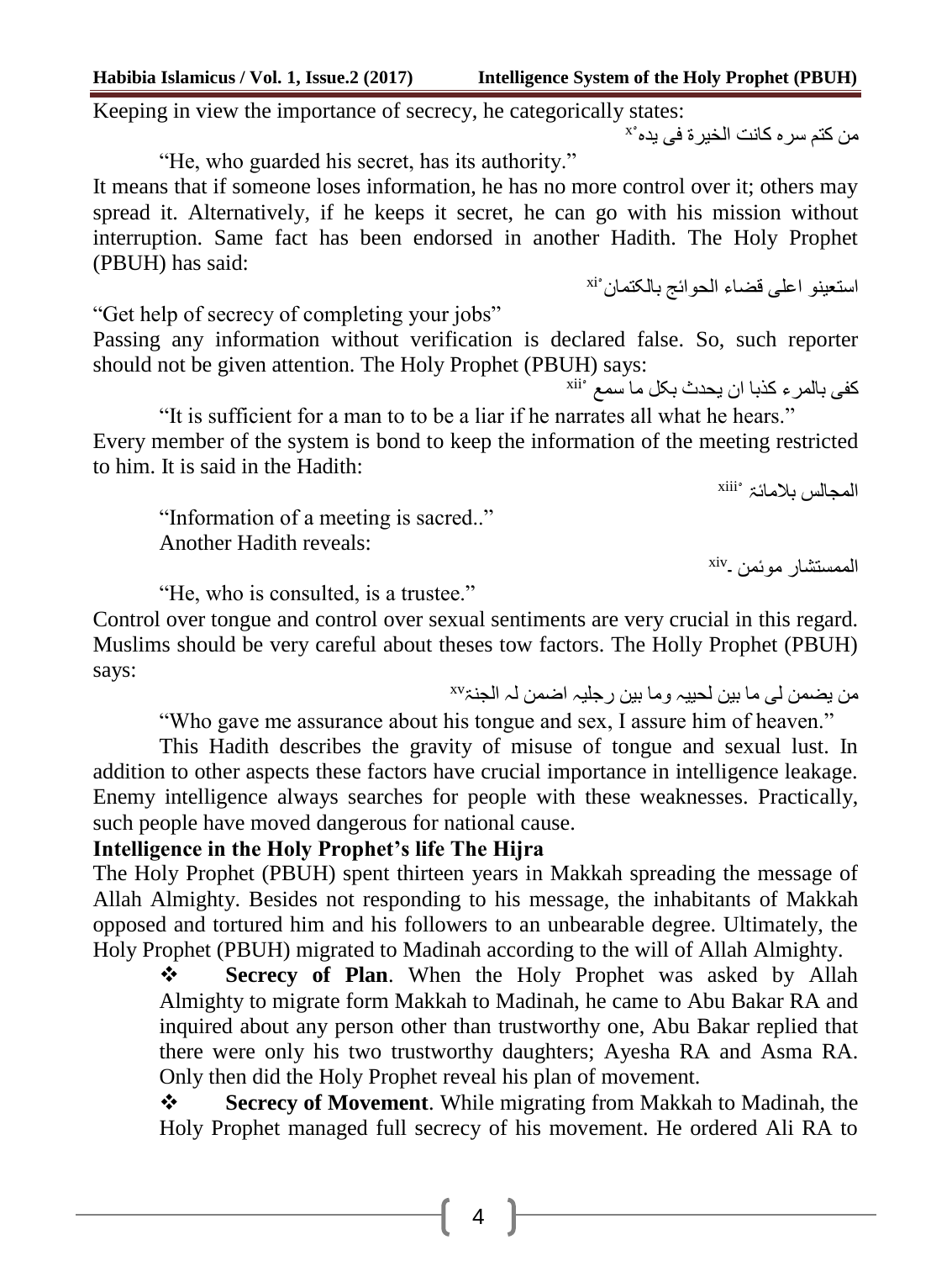sleep on his bed to give an impression that the bed of the Prophet was not empty.

 After the departure of the Holy Prophet and Hazrat Abu Bakar RA, Abu Jahal came to the home of Abu Bakar RA and inquired about the movement of the Prophet and Abu Bakar RA. Asma Ra, despite being beaten by Abu Jahal did not disclose the movement.

 **Information of Enemy Activities and Secrecy of Logistic Support**. Abdullah bin Abi Bakar RA used to apprise the Prophet of the activities of Mushrikeen-e-Makkah. Aamir bin Fuhaira used to provide meal at late night and manage to remove the footprints of Abdullah by passing his flock of sheep of these.

## **The Battle of Badr**

The Muslims expected a peaceful life after migrating from Makkah to Madinah, but the inhabitants of Makkah did not spare any moment to carry out conspiracy against them. The battle of Badr in 2 AH was the result of such conspiracies. This was the first big confrontation between Muslims and Non-Muslims. The Holy Prophet planned and fought this battle in a very professional manner.

No sooner did the Holy Prophet get the information about the expected battle of Badr, he sent several pickets for intelligence purpose. Their goal was to get awareness of the ways, tribes in the ways and their loyalty to an agreement with them.

**Mission of Busaisa RA.** The Holy Prophet sent Busaisa RA to inquire about the caravan of Abu Sufyan (an expected party of the battle of Badr). He got complete information and apprised the Prophet accordingly.

**Mission of Abdullah Bin Jahash RA.** On the other hand, the Holy Prophet sent Abdullah bin Jahash RA towards Makkah to get information about the movement and groundwork of Quraish (another expected part of the battle of Badr)

 **Mission of Ali RA, Zubair RA and Saad bin Abi Waqas RA.**  Another mission comprising Ali RA, Zubair RA and Saad bin Abi Waqas RA was sent to get information about the movement and number of Quraish. They caught two slaves and brought them to the Holy Prophet. The salves were very reluctant to give information. However, after discussion, the Holy Prophet came to know that the Qurraish had started movement. To know about the number of Qurraish the Holy Prophet asked:

"How many camels do they slaughter daily?"

The slaves replied:

"One day they slaughter nine camels and the other day, they slaughter ten camels."

From this, the Prophet estimated the number of the enemy as 900 to 1000.

 Information Gained from a Maid. Another team comprising two companions was also sent towards the battlefield of Badr. They heard that there was a woman talking to another woman about her loan. The woman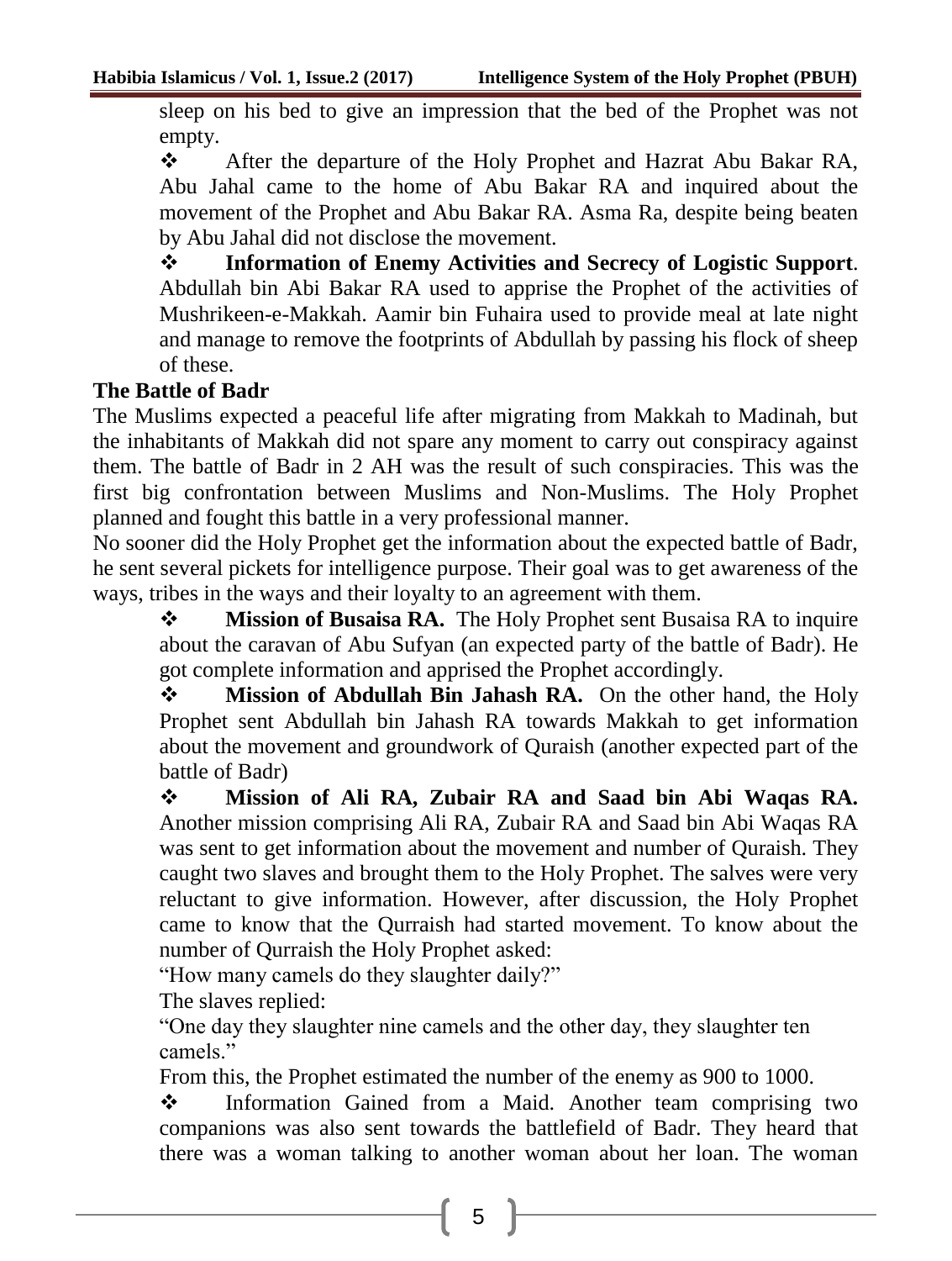under debt said that Quraish were about to come by next day or the other day and she would work for them, earn and then would return her loan. He pies of the Holy Prophet noted and apprised the Prophet.

# **The Battle of Uhud**

The battle of Uhud was fought in 3 AH. The polytheists of Makkah attacked Muslims at Uhud in revenge for Badr. Unfortunately, the Muslims could not give an exemplary punishment to the enemy due to an incident of low discipline at a sector during the battle. However, the Holy Prophet did not spare any effort to plan and fight the battle.

**Initial information.** Abbas RA, the uncle of the Holy Prophet wrote a letter to him that the Quraish had planned an attack on Madinah out of revenge for Badr. After receiving the information, the Holy Prophet sent two of his companions, named Anas RA and Monis RA to get necessary information about the movement of Quraish.

 **Demoralising the Enemy**. After inflicting loses on the Muslims at Uhud, the Quraish left the battlefield for Makkah. The Holy Prophet realised that they might come back. The Quraish themselves realised that they should have annihilated the Muslims for ever at that stage. The Holy Prophet organised an army and started chasing them. The following message was conveyed through a loyal non-Muslim Mabad of Banu Khaza'a from a point in the way:

"Muhammad is coming with such a huge army that I could not see an example of that till today. Those companions who could not join the battle of Uhud have also joined the army now. They all are full of anger and spirit of revenge and have decided not go back without an exemplary revenge.

Thus, the enemy was demoralized and they gave up the idea of coming back to annihilate the Muslims forever.

# **The Battle of Trench**

In 5 AH, the Quraish formed an alliance with a number of non-Muslim tribes to attack Madinah and end the dispute for ever. The Muslim under the leadership of the Holy Prophet fought the battle courageously. The Holy Prophet moved a number of intelligence mission to plan and fight against the enemy.

**Mission of Zubair Bin Awam RA.** The Holy Prophet managed to dig the trench because he had received the information well in advance. When the Holy Prophet migrated to Madinah, he made a peace agreement with important tribes of Madinah and its vicinity. Banu Quraiza, a Jew tribes, was one of them, which lived near Madinah. Due to its suspected loyalty, the Prophet wanted to confirm its allegiance to peace pact at that crucial time. The Holy Prophet asked for any volunteer among his companions for this task. Zubair Bin Awam RA offered his services for three times for this risky task. The Holy Prophet was so pleased with his offer and said: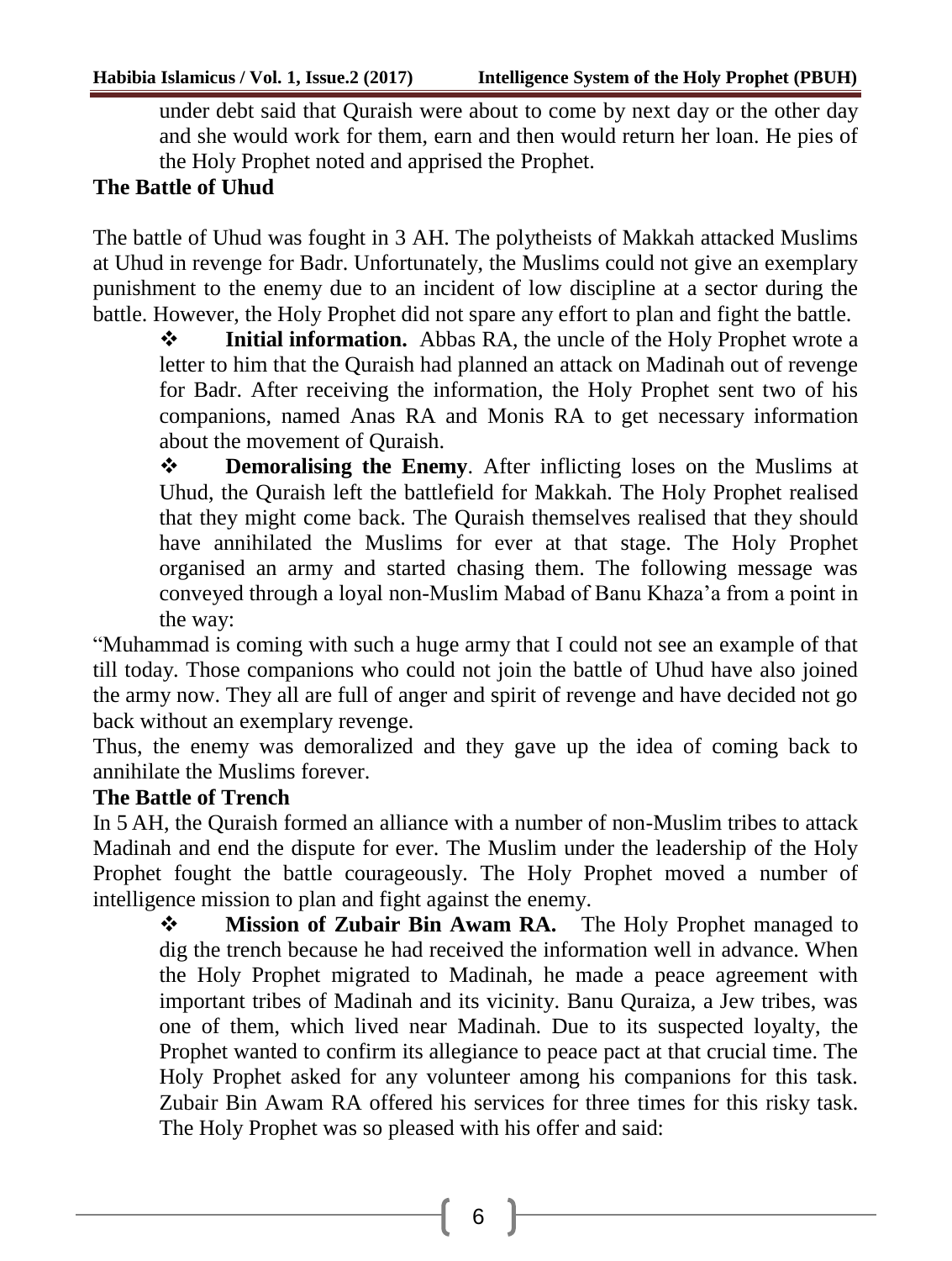"Surely, there was a companion of every prophet and Zubair Bin Awam is my companion."

**Mission of Saad RA**. As stated earlier, the Banu Quraiza was one of the disloyal tribes of the Jews, living in the vicinity of Madinah. Although it had made a peace agreement with the Holy Prophet  $(\omega)$ , it joined all conspiracies hatched against Muslims. Due to its suspicious habit, the Holy Prophet  $(\frac{36}{10})$ sent Saad Bin Ubada RA, Saad bin Muaz RA, Abdullah bin Rawaha RA and Hawat bin Jubair RA to inquire about its loyalty to the agreement. The Holy Prophet ( $\ast$ ) directed not to report openly if they were found disloyal; rather they should report in decrypted form. Moreover, if they were found loyal to the agreement, the team should report it openly. The team after inquiring into the matter reported "Adl-o-Qara", meaning that they were treacherous like them. The Prophet thus gained the information and protected the morale of his troops.

**Mission of Khuzaifa Bin Yaman RA.** On the other hand, the Holy Prophet  $(\circledast)$  sent Khuzaifa bin Yaman RA to the camp of the Quraish to inquire about their plans at that dangerous time. Khuzaifa RA went there and got the information skillfully. When he came back and apprised the Prophet  $(\triangleq)$  that the Quraish were about to retreat, the Holy Prophet ( $\circledast$ ) gave him the good news of heaven.

**Mission of Nuaim Bin Masood RA.** Nuaim bin Masood RA, a prominent figure of the Banu Atfan, embraced Islam during the war. He came to the Holy Prophet ( $\circledast$ ) said that he was a new Muslim and his tribe and the Quraish were not aware of his accepting Islam. He offered his services for any suitable task. The Holy Prophet  $(\triangleq)$  assigned him the task to break up the alliance of the enemy.

Nuaim approached Banu Quraiza and propagated that Quraish and Atfan (two main components of allied forces) might move back and leave Banu Quraiza alone. In this way, it might face severe consequences due to its neighborhood with the Muslims. Banu Quraiza should ask for some men as a surety from the allied forces, so that they might not leave it alone. On the other hand, he went to Quraish and Atfan and told them that Banu Quraiza might show disloyalty and might demand for some men as a surety, sho might be handed over to Muhammad ( $\circledast$ ) to safeguard the tribe form Muslims. So, Quraish and Atfan should be careful about this plan. Being tired of the prolonged besiege, Quraish and Atfan asked Banu Qurazia to attack Madinah from both sides at once. In reply, Banu Quraiza asked for some men as a surety; otherwise, it would not participate in the attack. N It increased the faith of Quraish and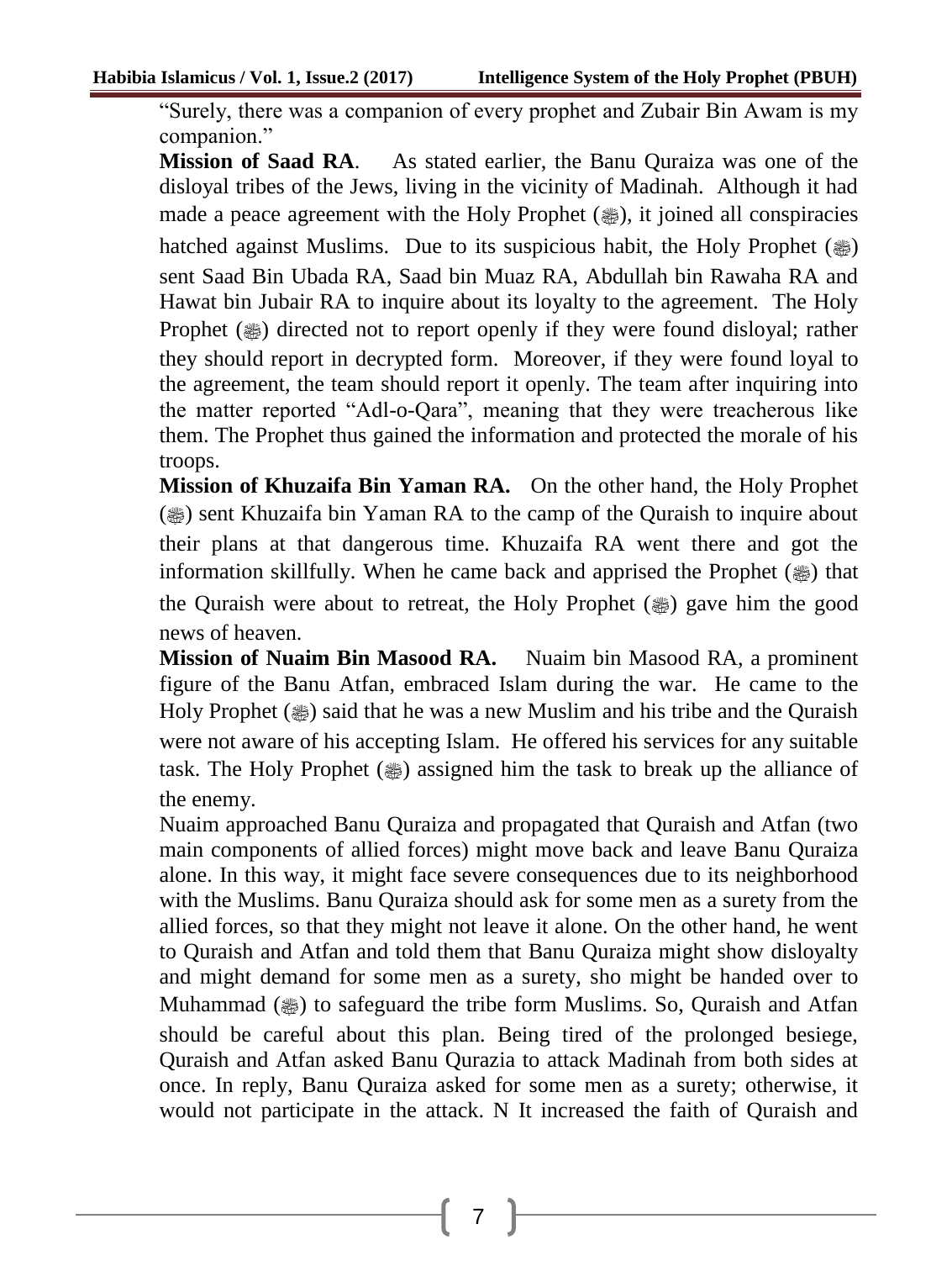Atfan in Nuaim bin Masood (RA). They refused to hand over their men as hostage which resulted in the breakage of their alliance.

#### **The conquest of Makkah**

Banu Khuza'a and Banu Bakar were two non-Muslim tribes in the vicinity of Makkah. The former was an ally of Muslims and the later an ally of Muslims and the later an ally of Quraish. Once, Banu Bakar murdered some men of Banu Khuza'a. Banu Khuza'a sought help of the Holy Prophet (...). the Holy Prophet ( $\ast$ ) sent a message to the Quraish, saying either to pay Diyyat to Banu Khuza'a or be ready for war. The Quraish chose the second option. So the Holy Prophet ( $\bullet$ ) managed skillfully an attack on Makkah in 8 AH.

### **Sense of Responsibility of Ayesha RA.**

When the Holy Prophet (3) intended to invade Makkah, he kept his movement very secret. The Holy Prophet ( $\bullet$ ) ordered his wife Ayesha RA to make necessary preparations. While she was busy doing so, Abu Bakar RA came in and asked repeatedly about the expected movement. Ayesha RA, being his daughter, did not tell him about the movement. When the Holy Prophet ( $\omega$ ) himself came in, he told Abu Bakar RA his plan.

## **The Incident of Hatib Bin Abi Balta'a.**

Hatib bin Abi Balta'a RA was one of the companions of Prophet. He lived in Madinah but his family was in Makkah. As he was not among Quraish, he was fearful about his family. When he came to know about the mission of invading Makkah, he wrote a letter to Quraish to inform them about the proposed attack. He handed over the letter to a woman. As soon as the Holy Prophet ( $\clubsuit$ ) got the information about this letter he sent Ali RA, Zubair RA and Miqdad RA to apprehend her. They caught her in the way and forced her to give the letter to them. Thus, they protected their secret information from the enemy. **Conclusion: -**

The injunctions of the Holy Quran, Hadith and the strategy of the Holy Prophet ( $\ast$ ) support that intelligence is of paramount importance for the defense of an Islamic state. Any effort in this regard carried reward and is laudable. So, every member of the society and military is bound to safeguard the national interest by protecting vital information from leakage. They are also to co-operate with their own intelligence agencies in ensuring the security of information.

People working on intelligence assignments have more responsibility and rewards accordingly. Information gained for this purpose must be carefully verified and then used as a base for any action. For carrying out intelligence missions, sometimes, apparently undesirable strategy may also be devised to achieve a national goal. But this should be restricted to unavoidable situations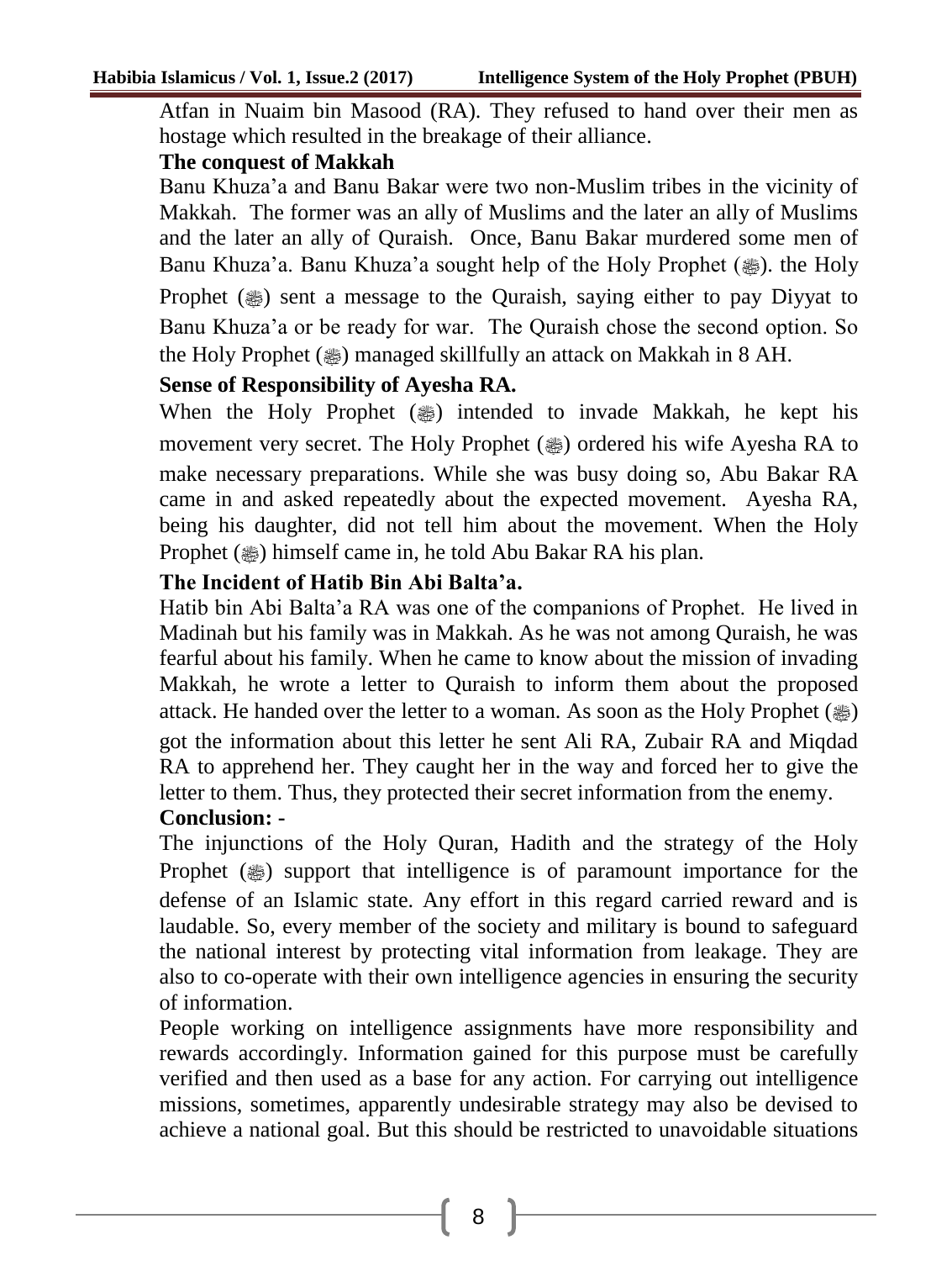only. In normal circumstances, intelligence operators should strictly follow the ethical values of Islam.